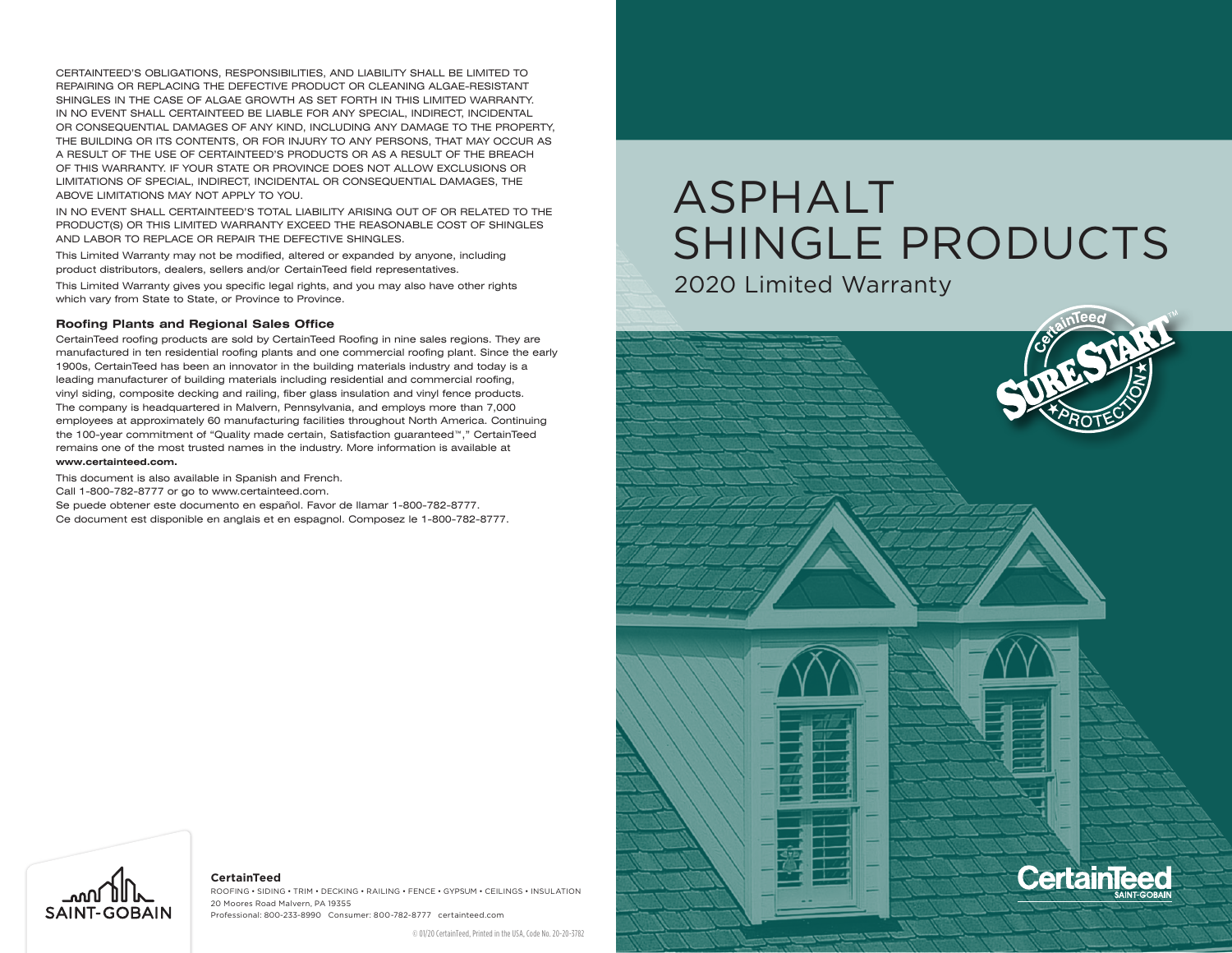Congratulations... and thank you for your recent purchase of one of the fine products from CertainTeed Roofing. Since 1904, CertainTeed has been producing quality roofing products that provide long-lasting beauty and protection for homes of every size, style and age. For over 100 years, the basis for our name, "Quality made certain, satisfaction guaranteed," has been our ongoing philosophy.

Your CertainTeed roofing warranty fully explains how CertainTeed supports its products with the strongest warranty protection available. It is important that you read the warranty section of this brochure. The warranty lists the specific CertainTeed asphalt shingle products that are covered and the period of time for which they are covered. Take the time to understand how CertainTeed protects your purchase by standing behind our products.

# **Limited, Prorated and Transferable Warranty**

This warranty covers asphalt shingle products listed in Table 1, sold only in the United States of America, its territories and Canada.

## **What and Who Are Covered and for How Long**

From the date of installation, CertainTeed warrants to the original property owner/consumer that, when subject to normal and proper use, its shingles will be free from manufacturing defects for the warranty period specified in Table 1. CertainTeed will pay to repair, replace or clean, at its option, any shingles CertainTeed determines are defective under the terms of this Limited Warranty. In the event of repair, replacement or cleaning pursuant to the terms of this Limited Warranty, the warranty applicable to the original shingles shall apply to the repaired, replaced or cleaned shingles and will extend for the balance of the original warranty period.

Lifetime means for as long as the original individual property owner owns the property where the shingles are installed.

The Lifetime warranty period offered for certain shingles in Table 1 is only available to individual property owners. The warranty period for shingles installed on premises not used by individual property owners as their residence is limited as specified in Table 1. All property owners, who are not individual property owners, and all structures not used by individual property owners as their residence (e.g. corporations, governmental agencies, partnerships, religious organizations, schools, condominiums, property owner associations or cooperative housing arrangements, apartment buildings, and any other type of building or premises not owned by individual property owners) called "Other Ownership" are limited to either a 50-year or 40-year warranty period described in Table 1. In addition, for Other Ownership after the SureStart™ Protection period ends, this Limited Warranty covers only manufacturing defects that caused water penetration.

# **SureStart™ Protection**

Because CertainTeed roofing products are manufactured to the highest quality standards, we confidently include the additional assurance of SureStart™ protection. SureStart provides the strongest non-prorated protection you can get in the vital early years of your new roof.

All of CertainTeed's shingle products are covered by SureStart protection. Under this warranty feature, CertainTeed, at no charge, will pay to repair or replace, at its option, any shingles CertainTeed determines are defective during the SureStart period. Note: Wind warranty and algae warranty are covered separately as described on page 5. The SureStart period begins on the date of application and terminates following the warranty period specified in Table 1. CertainTeed's maximum liability under SureStart is equal to the reasonable cost of comparable replacement shingles and labor as determined by CertainTeed to replace or repair the defective shingles. Roof tear-off, metal work, flashing and disposal expenses, and other costs or expenses incurred during such repair or replacement are not covered or reimbursed by this Limited Warranty, except for certain products with Lifetime warranty periods specified in Table 1, for which CertainTeed's maximum liability also includes the cost of roof tear-off, metal work, flashing and disposal.

In instances in which CertainTeed, under the terms of this warranty, has agreed to pay the reasonable cost of labor required to repair or replace defective shingles, CertainTeed will determine labor costs by Bluebook® or RS Means® data. CertainTeed will provide reimbursement for labor only upon receipt of a copy of the contractor's invoice or other written evidence of the completion of such work which CertainTeed, in its sole discretion, deems acceptable.

Costs associated with removal or replacement of overburden (items installed over the shingles, including but not limited to, solar panels, satellite dishes and gardens) are the sole responsibility of the property owner.

SureStart protection does not extend to any shingles applied to non-ventilated or inadequately ventilated roof deck systems as determined by CertainTeed, except as stated on page 4. CertainTeed's maximum contribution toward the cost of repairing or replacing defective shingles applied to a non-ventilated or inadequately ventilated roof deck system is calculated using the reasonable cost of comparable replacement shingles as determined by CertainTeed less 1/120th of that amount multiplied by the number of months from the start of the warranty period to the date when CertainTeed determines the shingles are defective. Labor costs, roof tear-off, metal work, flashing and disposal expenses, and other costs or expenses incurred during such repair or replacement are not covered or reimbursed by this Limited Warranty.

# **Beyond SureStart™ Protection**

After the SureStart Protection period, if CertainTeed determines its shingles have a manufacturing defect, or for Other Ownership, if CertainTeed determines its shingles have a manufacturing defect that caused water penetration, CertainTeed's maximum contribution toward the cost of repairing or replacing defective shingles will be calculated using the reasonable cost of comparable replacement shingles as determined by CertainTeed less the Reduction Figure Per Month, specified in Table 1, for the number of months from the start of the warranty period to the date when CertainTeed determines the shingles are defective. Labor costs, roof tear-off, metal work, flashing and disposal expenses, and other costs or expenses incurred during such repair or replacement are not covered or reimbursed by this Limited Warranty.

|                                                                                                                                                                                                                                                                                                                                                                             |                                                | <b>TABLE 1</b>             |                                           |                                                              |                                                |
|-----------------------------------------------------------------------------------------------------------------------------------------------------------------------------------------------------------------------------------------------------------------------------------------------------------------------------------------------------------------------------|------------------------------------------------|----------------------------|-------------------------------------------|--------------------------------------------------------------|------------------------------------------------|
| Lifetime Products <sup>A</sup>                                                                                                                                                                                                                                                                                                                                              | Warranty<br>Period                             | <b>SureStart</b><br>Period | Wind<br>Warranty<br><b>Miles Per Hour</b> | Algae<br>Resistant<br>Warranty<br>Period <sup>1</sup>        | Reduction<br>Figure<br><b>Per Month</b>        |
| Grand Manor®<br>Presidential Shake® TL<br>Presidential Solaris <sup>®</sup><br>I andmark <sup>®</sup> TI<br>Presidential Shake <sup>®</sup> (& IR) <sup>2</sup><br>Carriage House <sup>®</sup><br>Belmont <sup>®</sup> (& IR) <sup>2</sup><br>I andmark <sup>®</sup> Premium<br>Landmark Solaris <sup>®</sup><br>Landmark <sup>®</sup> PRO<br>NorthGate®<br>Highland Slate® | Lifetime <sup>A</sup>                          | 10 Years                   | $110^{+1}$                                | 15                                                           | $1/600*$                                       |
| Lifetime Products <sup>B</sup>                                                                                                                                                                                                                                                                                                                                              | Warranty<br>Period                             | <b>SureStart</b><br>Period | Wind<br>Warranty<br><b>Miles Per Hour</b> | Algae<br><b>Resistant</b><br>Warranty<br>Period <sup>1</sup> | <b>Reduction</b><br>Figure<br><b>Per Month</b> |
| Landmark <sup>®</sup> IR <sup>2</sup><br>Landmark <sup>®</sup>                                                                                                                                                                                                                                                                                                              | Lifetime <sup>B</sup><br>Lifetime <sup>B</sup> | 10 Years<br>10 Years       | $110^{+1}$<br>$110^{+1}$                  | 10<br>10                                                     | $1/600*$<br>$1/600*$                           |
|                                                                                                                                                                                                                                                                                                                                                                             |                                                |                            |                                           | Algae                                                        |                                                |

| 20 -, 25 - and<br>30 - Year Products                                                                                                                                                                                                                         | Warranty<br>Period                 | <b>SureStart</b><br>Period | Wind<br>Warranty<br><b>Miles Per Hour</b> | Algae<br>Resistant<br>Warranty<br>Period <sup>1</sup> | <b>Reduction</b><br><b>Figure</b><br><b>Per Month</b> |
|--------------------------------------------------------------------------------------------------------------------------------------------------------------------------------------------------------------------------------------------------------------|------------------------------------|----------------------------|-------------------------------------------|-------------------------------------------------------|-------------------------------------------------------|
| Patriot                                                                                                                                                                                                                                                      | 30 Years                           | 8 Years                    | 110                                       | 10                                                    | 1/360                                                 |
| XT™30 IR <sup>2</sup>                                                                                                                                                                                                                                        | 30 Years                           | 5 Years                    | 70                                        | 10                                                    | 1/360                                                 |
| XT <sup>™</sup> 25 <sup>3</sup>                                                                                                                                                                                                                              | 25 Years                           | 5 Years                    | 60                                        | 10                                                    | 1/300                                                 |
| $CT^{m}20$                                                                                                                                                                                                                                                   | 20 Years                           | 3 Years                    | 60                                        |                                                       | 1/240                                                 |
| Any shingles applied to any<br>the conditions of a control of the condition of the condition of the condition of the condition of the condition of the condition of the condition of the condition of the condition of the condition of the condition of the | 10 years <sup><math>†</math></sup> | N/A                        | N/A                                       | N/A                                                   | 1/120                                                 |

inadequately ventilated roof deck

*(see footnotes to Table 1 on the next page)*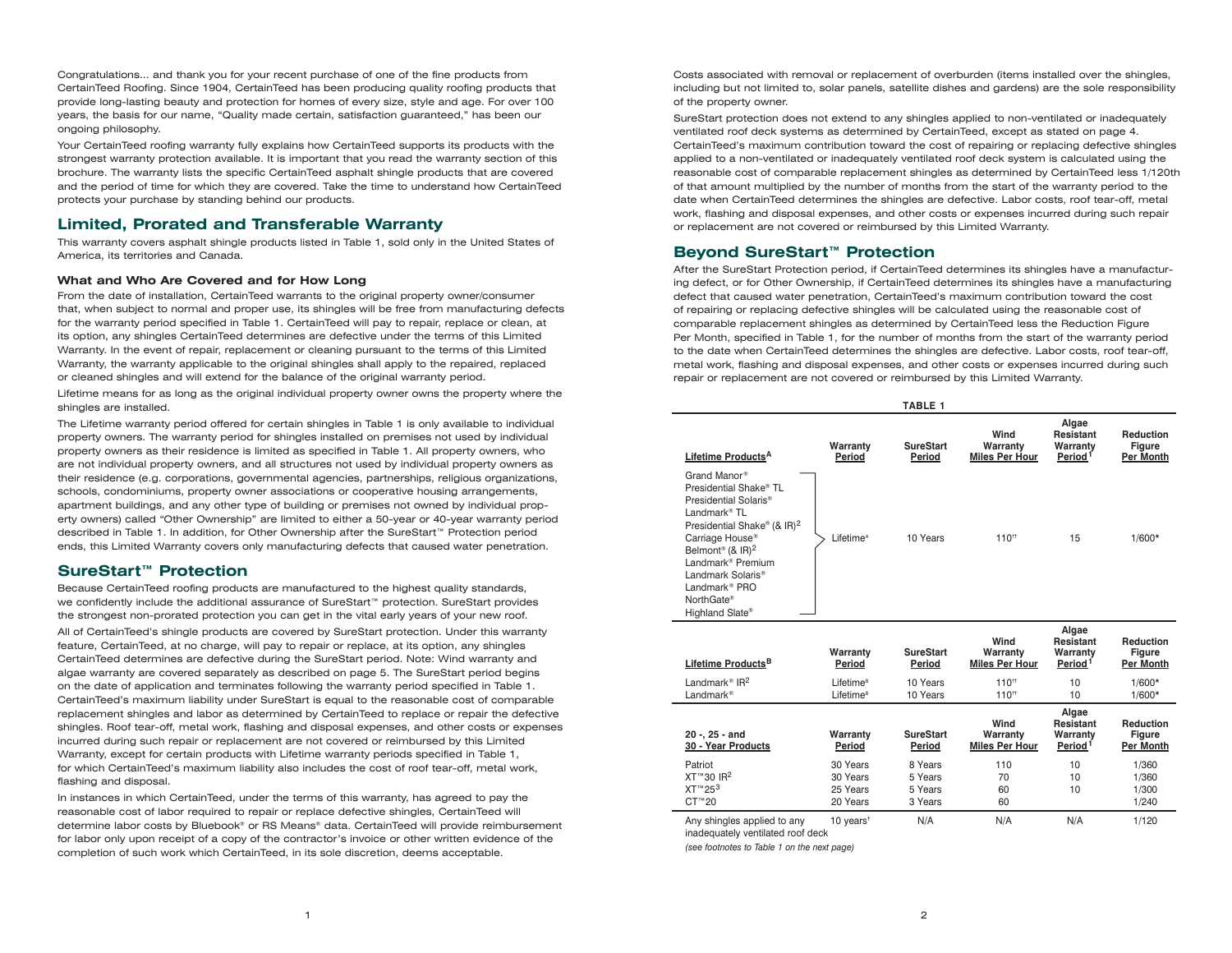#### *FOOTNOTES TO TABLE 1.*

- *A. The Lifetime Warranty period is only available to individual property owners on premises used as their residence. The warranty period for Other Ownership for these shingles is limited to 50 years and the SureStart period is 10 years following the installation of the shingles. Roof tear-off, metal work, flashing and disposal expense, incurred during repair or replacement are covered or reimbursed by this Limited Warranty. Limited Warranty transferees during the SureStart™ period are limited to a 50-year warranty period (see section titled "Transfers During the SureStart Period" for details).*
- *B. The Lifetime Warranty period is only available to individual property owners on premises used as their residence. The warranty period for Other Ownership for these shingles is limited to 40 years and the SureStart period is 5 years following the installation of the shingles. Limited Warranty transferees during the SureStart period are limited to a 40-year warranty period (see section titled "Transfers During the SureStart Period" for details).*
- *\* For Lifetime products, at the completion of the 40th year the reduction figure will remain at 480/600, or 20% of the total maximum liability.*
- *† For details of warranty coverage for shingles installed on inadequately ventilated roof decks on both residential and commercial buildings, see provisions under "Inadequately Ventilated and Non-Ventilated Decks."*
- *†† Wind warranty upgrade These products are warranted to resist blow-off due to wind velocities, including gusts, up to a maximum of 130 miles per hour during the first fifteen (15) years, provided all of the following conditions are met:*
	- *1. The CertainTeed shingles are not applied over existing roof shingles (roof-overs are not permitted).*
	- *2. The CertainTeed specified corresponding hip and ridge accessory products are installed as cap shingles [Shadow Ridge®, Cedar Crest®, Shangle Ridge®, Mountain Ridge® and Landmark Solaris® (& IR)].*
	- *3. The CertainTeed specified corresponding starter shingles are installed along the roof eaves and rakes (Swiftstart ®, High-Performance Starter and Presidential ® Starter).*

 *(Note: In Florida, CertainTeed will waive the requirement of applying starter shingles along the roof rake if all of the following conditions are met: The applicable building code requires that asphalt roof shingles be embedded in an 8-inch-wide bed of asphalt roofing cement applied along the roof rake edges. And, the shingles are installed and embedded in an 8-inch-wide bed of asphalt roofing cement along the roof rake edges in accordance with the code.)*

*1 Algae Resistant Warranty period applies only to the Algae Resistant (AR) version of the pertinent shingle.*

*2 CertainTeed's Impact Resistant (IR) versions of Landmark ®, Presidential Shake ®, Belmont ®, and XT™30 shingles comply with UL 2218 Impact Resistance of Prepared Roof Covering Materials test criteria at time of manufacture.*

*3 The wind warranty for XT™25 shingles installed in Alaska is 90 mph.*

## **Transferability**

This Limited Warranty is transferable, but only by the original property owner/consumer to the first subsequent property owner. After the Limited Warranty has been transferred once, it is no longer transferable. A bank foreclosure or a change of ownership on a deed is deemed a transfer under this Limited Warranty.

#### **Transfers During the SureStart™ Period**

If this Limited Warranty is transferred during the product's SureStart period, the warranty for the new owner is the same as it would have been for the original owner, except for certain products with Lifetime warranty periods where the duration of the transferred warranty will be 50 years or 40 years as specified in Table 1, measured from the beginning of the SureStart period (i.e. the date of installation), and the remaining period of SureStart protection will be available to the subsequent property owner.

#### **Transfers After the SureStart Period**

If this Limited Warranty is transferred by the original property owner/consumer after the SureStart period, the warranty following the transfer will be limited to two (2) years from the date of the transfer. The warranty obligation will be calculated as explained in the section titled "Beyond SureStart Protection."

## **Limitations**

This Limited Warranty does not provide protection against, and CertainTeed will have no liability for, any failure, defect or damage as a result of, including but not limited to:

- Winds, including gusts, greater than the Wind Warranty MPH in Table 1
- Damage caused by lightning, hailstorm, earthquake, fire, explosion, flood or falling objects.
- Damage caused by tornado, or hurricanes (other than as warranted under Wind Warranty MPH in Table 1).
- Distortion, cracking or other failure or movement of: the base material over which the shingles are applied, the roof deck, or the walls or foundation of the building itself.
- Damage caused by structural changes, alterations or additions, or by the installation of equipment (such as, but not limited to, aerials, signs or air-conditioning equipment) to the building after the original shingles have been applied.
- Shading, stains or discoloration to the shingles arising from outside sources such as, but not limited to, algae (unless blue-green algae as described in the section titled "Limited Algae Resistant Warranty"), fungus, moss, lichens or other vegetation, mold or mildew growth, or paints, chemicals or other similar materials.
- Misuse, abuse, neglect, or improper transportation, handling or storage of the shingles.
- Installation of the shingles over non-approved roof decks as more fully explained in CertainTeed's installation instructions published at the time of original installation.
- Damage caused by improper installation or installation not in accordance with CertainTeed's installation instructions published at the time of original installation.
- Damage to the shingles, the roof deck or the structure caused by ice backup or ice damming.
- Damage caused by impact, including such things as tools, equipment or foot traffic.
- Vandalism or acts of war.
- Animals, animal feces or insects.
- Any other cause not a result of a manufacturing defect in the shingles.

Mold and mildew are functions of environmental conditions and are not manufacturing defects. As such, mold and mildew are not covered by this Limited Warranty or any implied warranty. CertainTeed reserves the right to discontinue or modify any of its products, including the color of its shingles, and shall not be liable as a result of such discontinuance or modification, nor shall CertainTeed be liable in the event replacement material varies in color in comparison to the original product as a result of normal weathering. If CertainTeed replaces any material under this warranty, it may substitute products designated by CertainTeed to be of comparable quality or price range in the event the product initially installed has been discontinued or modified.

#### **Inadequately Ventilated and Non-Ventilated Decks**

Any shingles applied to inadequately ventilated or non-ventilated decks, other than the shingles and deck systems described in the section titled "Insulated Decks and Radiant Barriers," are subject to a reduced limited warranty period of ten (10) years and do not qualify for SureStart Protection. **SureStart™ Protection and the Warranty Period applicable to the shingle are available if** CertainTeed determines that the shingle damage was caused exclusively by a manufacturing defect that is unrelated to the inadequate roof system ventilation.

#### **Insulated Decks and Radiant Barriers**

CertainTeed's Limited Warranty, including SureStart Protection, will remain in force when its fiberglass shingles are applied to roof deck assemblies where foam insulation is prefabricated into the roof deck system (often called "nailboard insulation"), where insulation is installed beneath an acceptable roof deck system, or where radiant barriers are installed, with or without ventilation, directly below the deck. Acceptable roof deck surfaces must consist of at least 3/8" thick plywood or 7/16" thick Oriented Strand Board (OSB) and slopes must be 2:12 or greater. If a different deck surface material will be utilized, please contact CertainTeed's Technical Services Department for assistance. (See the following important restrictions.)

The design professional is responsible for ensuring: 1) the proper quality and application of the insulation and/or radiant barrier, 2) the provision of adequate structural ventilation and/or vapor retarders as determined to be necessary, and 3) that all local codes are met (particularly taking into account local climate conditions). Special attention must be taken if cellular foam, fiberglass, cellulose insulation or other highly permeable insulation will be used in an unventilated system, or if the insulation/rafter or insulation/joist planes may create an air leak that could lead to moisture transmission and condensation problems. All these important factors and decisions, while not the responsibility of CertainTeed, are critical to assure proper deck system performance.

#### **Ventilated Nail-Base Roof Insulation**

Ventilated Nail-Base Roof Insulation products (e.g. FlintBoard® CV) are made of rigid insulation (typically foam board) and another layer of material that provides air space above the insulation and below the nailable deck (which is typically at least 7/16" thick OSB or 3/8" thick plywood). These products can provide soffit-to-ridge ventilation, and if installed in accordance with the deck manufacturer's instructions to achieve sufficient ventilation, will not reduce the scope or length of CertainTeed's Limited Warranty coverage.